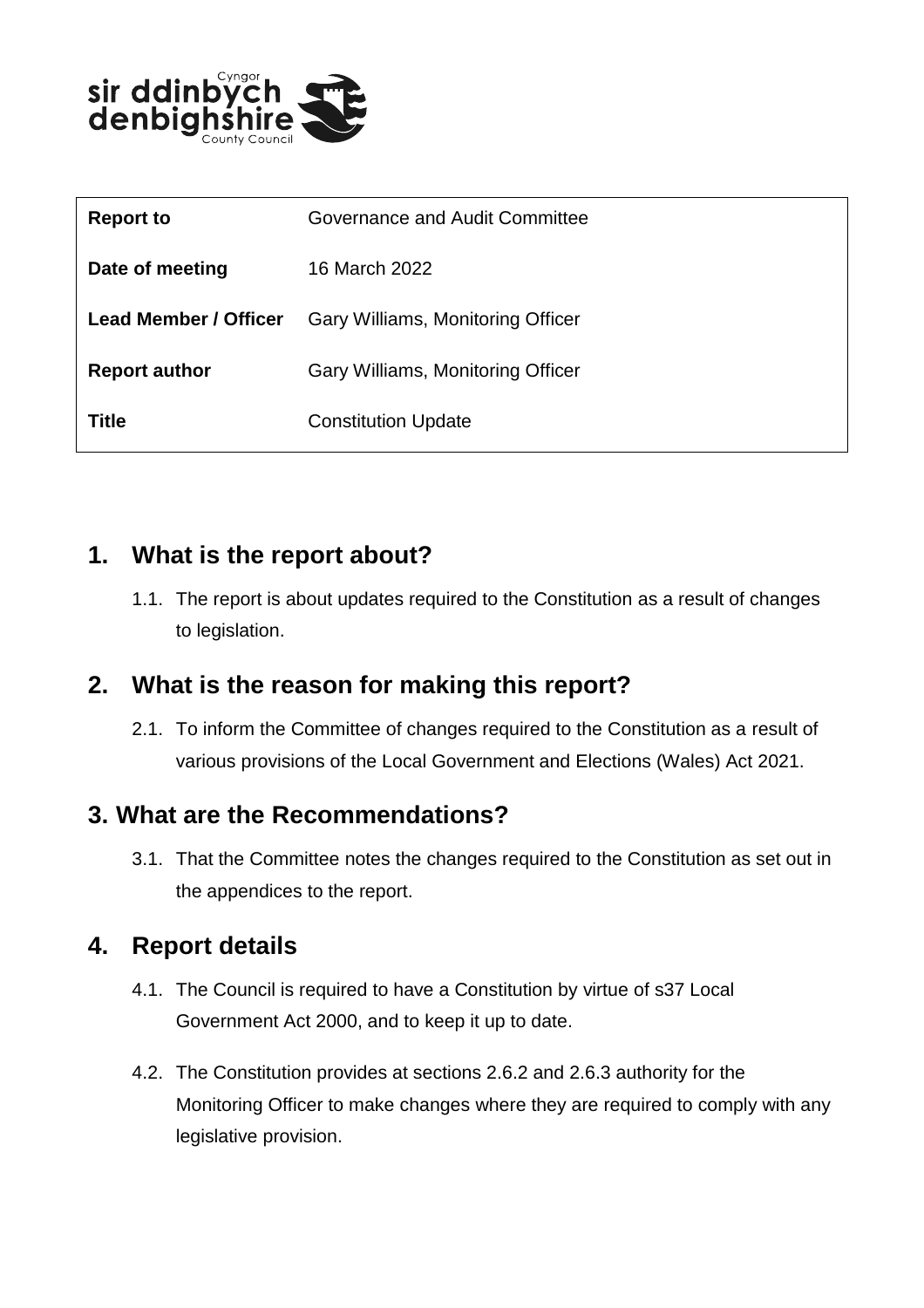- 4.3. The Local Government and Elections (Wales) Act 2021 has introduced a number of changes that require amendments to the Constitution. The Monitoring Officer has therefore made changes to the Constitution to reflect the new legislative provisions.
- 4.4. The main changes that have been made relate to:
	- the change to the term of office of elected members from four years to five (section 1)
	- the requirement to allow remote attendance at meetings of the authority (section 4)
	- the requirement to webcast Council meetings (section 4)
	- the possibility of job sharing Cabinet roles, (section 5)
	- the possibility of the role of Leader being occupied by Joint leaders (section 6)
	- new statutory functions for the Chief Executive and the removal of the role of Head of Paid Service, (section 11)
	- the requirement to have a Constitution Guide, (section 2)
	- the requirement to have a Petition Scheme, (section 3)
	- changes to the functions of the Standards Committee (section 8)
	- changes to the functions, composition and name of the Governance and Audit Committee, (section 13)
	- to recognise the existence of Corporate Joint Committees (section 10)
- 4.5. The various changes that have been made are set out in the appendices to this report. Where changes have been made, they are shown in red in order that members may be able to identify the respective changes.
- 4.6. The Monitoring Officer has previously briefed members in respect of these changes as part of the consultation process in which the Council participated in respect of this legislation. The Monitoring Officer will explain the changes contained within the appendices in greater detail at the meeting.
- 4.7. In addition to the changes required by the Local Government and Elections (Wales) Act 2021 there is a change required to section 1 of the Constitution by the County of Denbighshire (Electoral Arrangements) Order 2021 which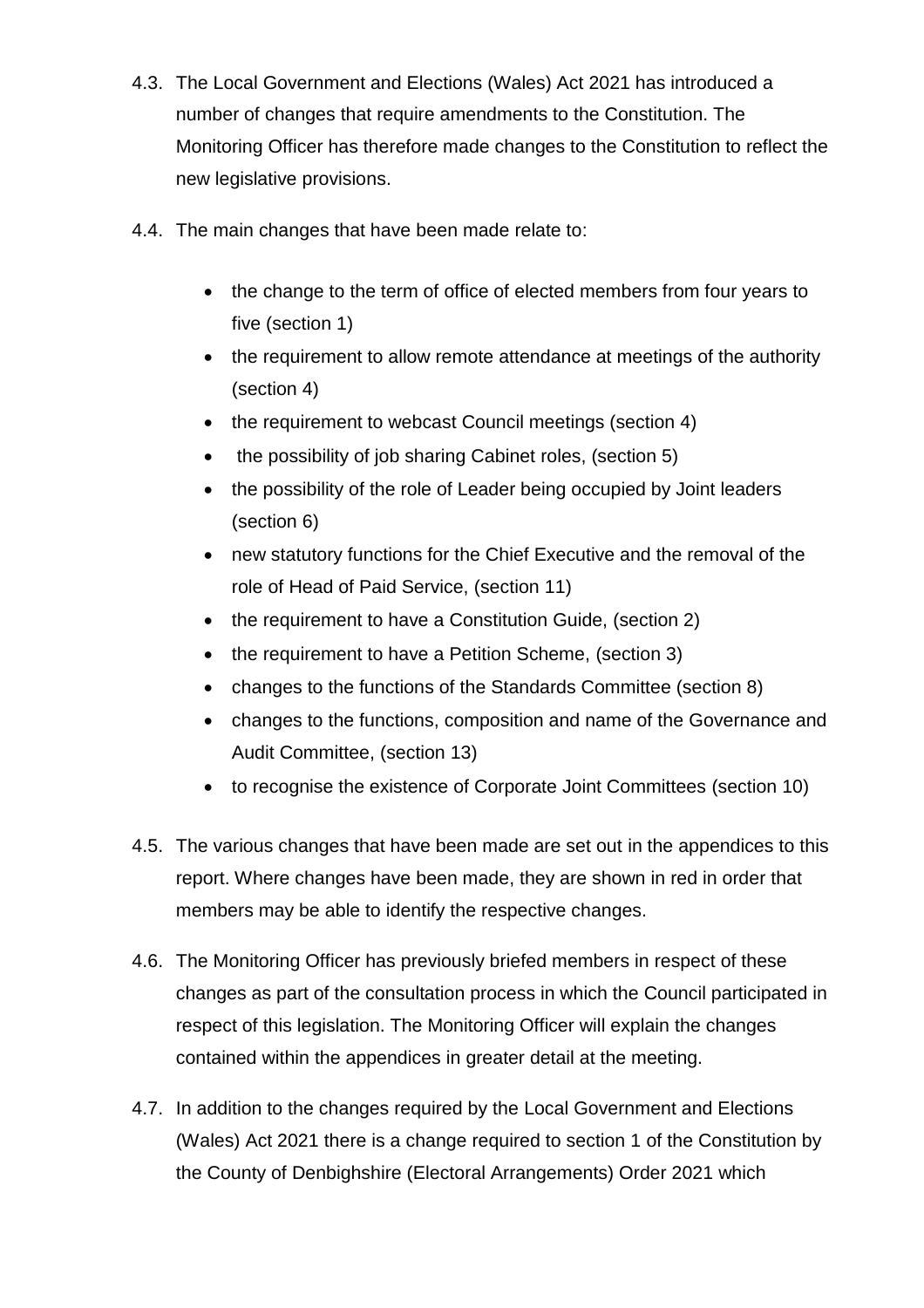increases the number of Councillors to 48 from 47 following the forthcoming local government elections.

#### **5. How does the decision contribute to the Corporate Priorities?**

5.1. This report has no direct impact on the corporate priorities.

# **6. What will it cost and how will it affect other services?**

6.1. The changes to the Constitution itself do not have any direct cost associated with them, however, some of the changes that are described within it will have a cost such as the increase in the number of councillors and the increase in the number of lay persons required to be members of the Governance and Audit Committee.

## **7. What are the main conclusions of the Well-being Impact Assessment?**

7.1. An assessment is not required for this report.

## **8. What consultations have been carried out with Scrutiny and others?**

8.1. There have been no consultations with Scrutiny, however, there were a number of workshops with members during the course of the development of the proposals contained within the Local Government and Elections (Wales) Act 2021.

# **9. Chief Finance Officer Statement**

9.1. There are no direct financial consequences of this report. However, it is important that the Council has an up to date, fit for purpose Constitution which forms a key element of the council's governance framework."

#### **10. What risks are there and is there anything we can do to reduce them?**

10.1.There is a risk that if the necessary changes are not made that the Constitution will not accurately reflect legislative requirements.